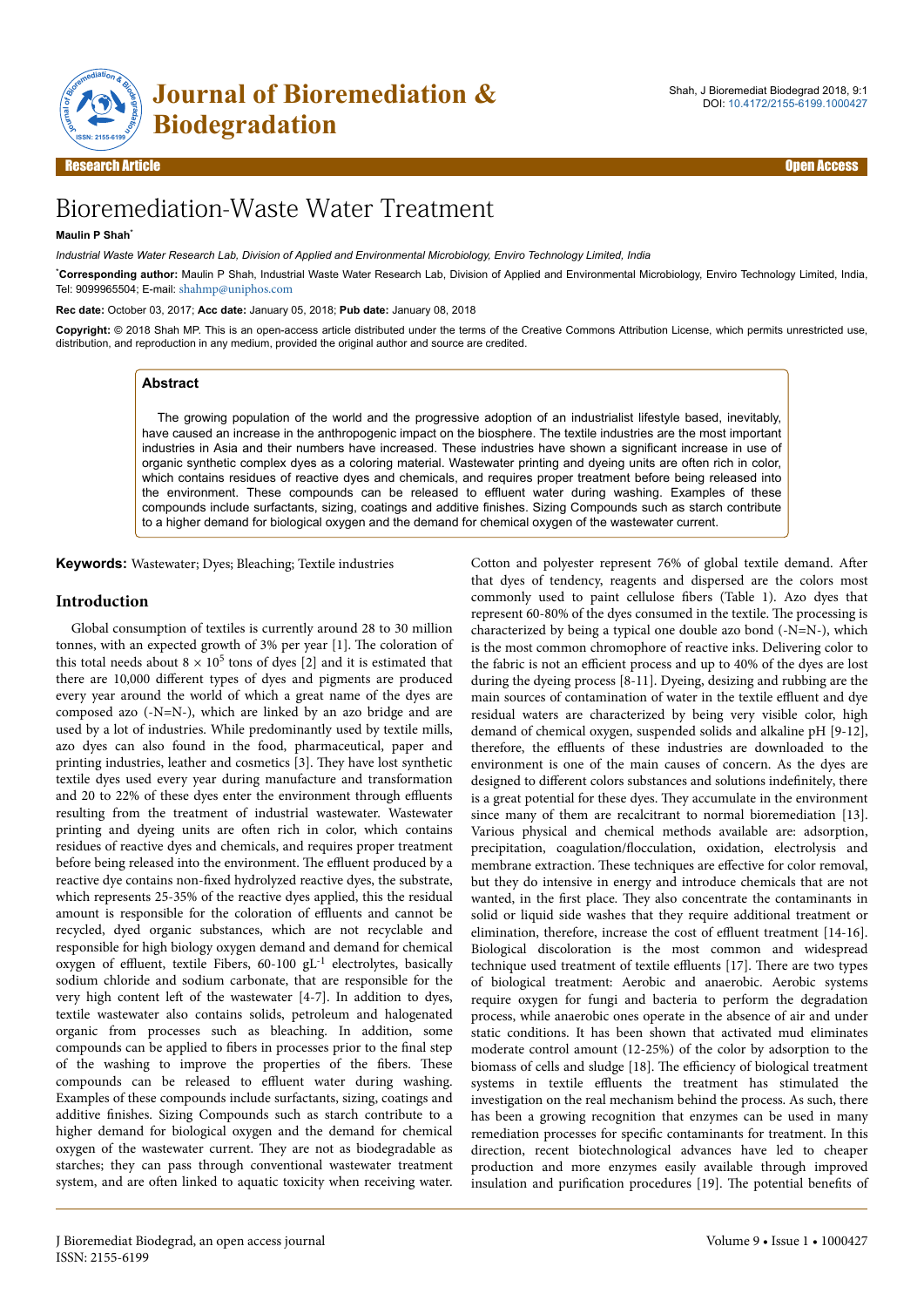enzymatic treatment such as compared to conventional treatments are: application on recalcitrant materials, operation at high and low concentrations of contaminants in a wide range of pH, range of temperature and salinity, air conditioning to biomass and easy control process [20].

#### **Process**

To understand the impact of textile effluents, you need to get a vision in the processes that cause the effluent. Нe main sources of textile effluents. Нey are the houses of tincture and the main processes involved are the desizing, cleaning, bleaching, mercerization, dyeing and finishing. Schematic representation of these main stages Implicated in textile fiber processing is shown (Figure 1).



The main stages involved in the coloration of cotton and synthetic ones, using azo dyes are:

Desizing: Нis is the preliminary phase of the processing of cotton. Basically, that It involves removing the size of cotton with the help of enzymes or detergents to produce a homogenous tissue in preparation for subsequent processing. Нe carvings are organic compounds such as starch and their derivatives, cellulose derivatives, polyacrylates and polyvinyl alcohol. Нerefore, the decomposition effluent is characterized by high organic compounds and chemical oxygen demand [20]. In general, the effluents of size they represent the main component (~70%) of the organic effluent load of the factories of textile finishing [21].

Scouring: The objective of this stage is to eliminate oils, greases, waxes, soluble impurities and any other solid dirt that may have been left to the discouragement. The fabric is treated with detergents. The scouring effluent is characterized by high values of chemical oxygen demand and pH [22].

Bleaching: This process eliminates the natural coloring matter that can't be eliminated by rubbing in a purely chemical reaction. Нe general objective of this stage is to improve the whiteness of the textile fabric, through redox reactions. Нe main chemical used is sodium hypochlorite and, as a result, the effluents have high levels of halogens [23].

Page 2 of 10

Mercerizing: It involves the treatment of cotton fibers with approximately 20% Caustic soda, to increase the tensile strength and improve the affinity of the fabric of the fabric. High pH is the main characteristic of mercerization effluents.

Dyeing: Нere are three methods of textile dyeing, that is, massive tincture, which consists in dying of synthetic polymer before fiber formation; Dying the pigment where a color insoluble in the fiber adheres surface with the help of a binder; and dyed exhausted from a watery bath with dyes that have an affinity for fiber. Of the three methods, the exhaustion method is the most commonly used [24]. Нe colors used to distribute color include cationic, non-ionic or anionic. The cationic and anionic dyes are direct dyes, acids and reagents [25]. These reactive dyes and acids are soluble in water more problematic as they tend to go through the conventional treatment systems [26]. Nonionic dyes refer to dispersed dyes because they do not ionize in aqueous media and, if they do not get absorbed into the tissue, they end up being discharged as wastewater [27]. Application of the dyes can be continuous or lots. Нe volume of effluents containing dyes is higher than that generated from a continuous one process, between four and ten rinses are mandatory after batch dyeing [28]. The finish implies the final rinse of the fabric after dyeing improve quality Therefore, color is the main characteristic notable for dyeing and finishing effluents.

## **History**

The first steps in the textile and fabric world began when the man discovered the use of animal bark and skins to interconnect plant derivatives such as hemp, creeper, manta, sisal and even crust of pulp in water to form a ribbon [29]. Нis led to the later development of wool, linen, linen, cotton and silk. Once the material became available, you must add color to the material. Нe art of weaving and the molding of weaves with dyes and pigments dates back to 800 BC [30], but scientists have been able to date black, yellow and white and reddish pigments made from ocher used by primitive man in cave paintings more than 15000 BC [30]. To understand the art and history of dyeing, it is important to understand how to do it. Нe process of dying began. By definition the term "dyed" refers to the process of colouring fibbers, threads or cloths using a dye that contains liquids for giving nuances to a substance. Нe substances that were used to decorate or to give a particular tone in the first times can be classified into four categories [31]. Нe first and most primitive method was to use natural products such as leaves, flowers, fruit, sticks, wood, shells, hair and similar objects without modification These were only interlaced and taken or stuck in the body or cloth with albumin or blood clotted to impart a temporary coloring [30]. Нe second method meant the physical friction of the desired colors on the canvas. Pigmenting dyes come from crushed or burned lime, plaster and clay give them whites and creams; hematite, ocher, iron oxide of iron ores and soils generated yellow, red and brown; the carbon black and coal were used to get black and gray nuances the pigments were joined to the fabric by mixing with the resins obtained from trees, albumen of eggs, precipitates or saliva. In some cases, the pigments were present roasted with turpentine, glue or wax to increase the persistence of pigments on the canvas. Нe third method in the dyeing industry was to use the right one shade where the color of the fabric was deposited on the substance in insoluble form. Many of these dyes have been obtained from the milling of fruits, flowers, roots and even the bark produced a fine colored paste that was left to bind to the tissue. These are the right ones dyes are also boiled or added to water to achieve better dye conservation speed [31]. Нe fourth method uses the sun,

J Bioremediat Biodegrad, an open access journal ISSN: 2155-6199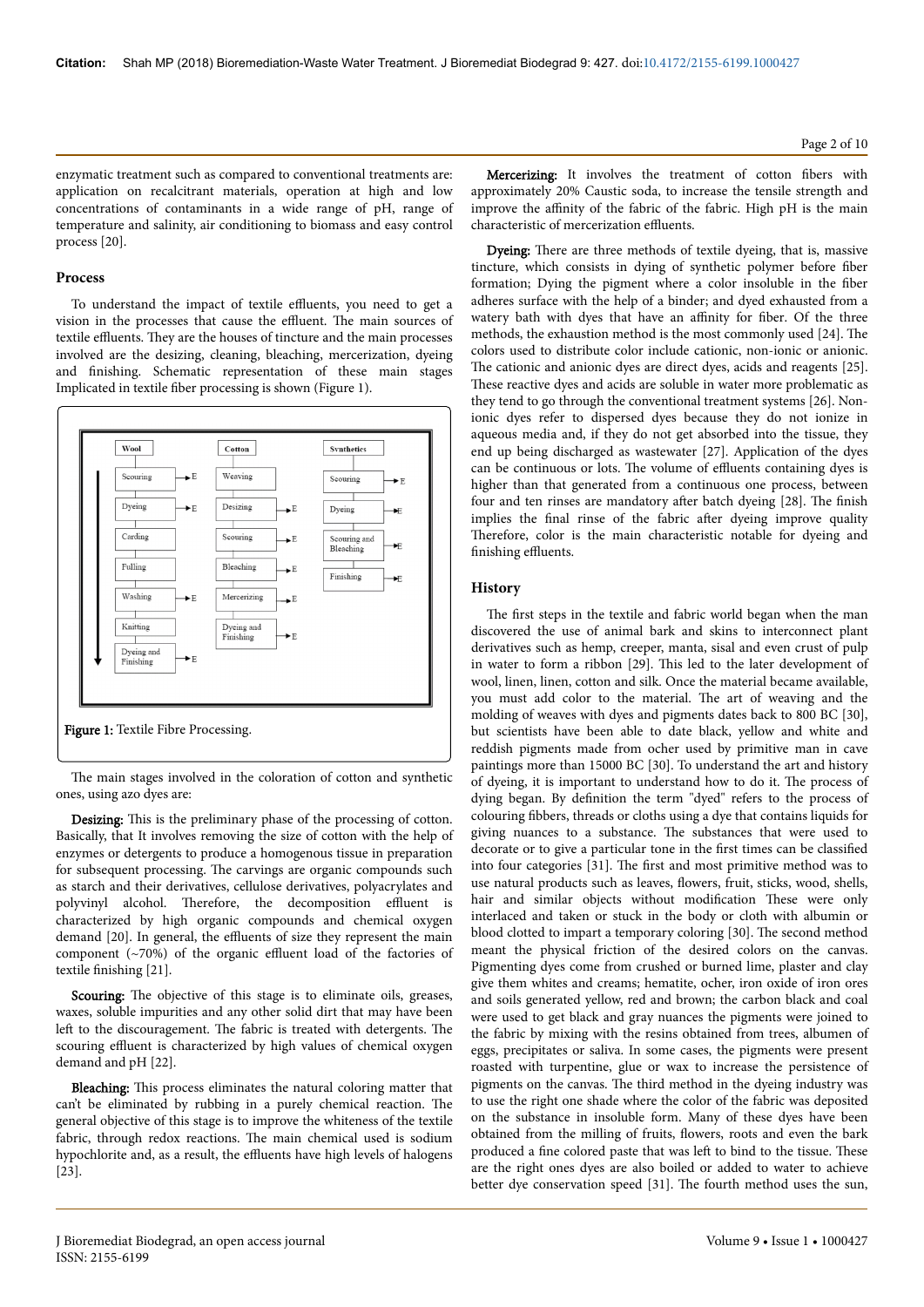fire or smoke to get color pattern on the canvas. Нe rays of sunlight tend to naturally whiten colored fabrics such as bark, grass and cloth, as well as many dyed fabrics. Added cloth colors were achieved by placing a template on the cloth and expose it to the direct heat of the sun. Нe soot was saved as another example on a template or the entire fabric would be strongly colored to provide a deep black color, even difficult to obtain from natural dyes. Нis technique has been widely applied in the East African trunks, where carbon blacks from the collection plate were removed and mixed the grease of the kitchen, the resin, the clay or the soil to the bark fibers to create a beautiful deep black spot [32]. Нe major disadvantage of all these tissues dyeing methods was the inefficiency of the fixing process. All of these pigments, despite being light-fast, were not fast in the water, moisture or wear. Нerefore, there was a great demand in a permanent way fixing dyes on canvas. Нis stimulated a whole range of experiments that led to the discovery of 'magical' properties found in certain rivers, seawater, saliva and even urine. Нese provided a more permanent effect on the tissue. As technology progressing, other experiments gradually isolated the "magical" quality that led to discovery of mordant and chemical conversions. Dyes are characterized by their ability to absorb energy from a special part of electromagnetic radiation on which the human eye is sensitive [33]. Dyes provide the color of the material on which they are anchored, selectively retaining some wavelengths of light falls on the surface. However, there are only some organic molecules. Нey possess this property to selectively absorb light [34]. Нerefore, if the color is strongly absorbed at the red end of the spectrum, the light that is reflected is from a blue tone. A compound of colors is constructed from three subsystems, that is, aromatic groups called chromophores that are characteristically molecules and electron recipients Secondly, nucleophiles commonly called auxochromes. Нese are electrons retiring and containing substituted groups such as amino, hydroxyl, sulfonic and carboxylic groups. Нe third component of a typical color compound is a system Double conjugated links that unite chromophore and auxochrome to form one Color specific compound known as a chromogen [35]. Besides complementing the chromophore in the production of color, also increase dye solubility and increase its affinity to fibers [36]. Both auxochromes and chromophores move the higher wavelength absorption bands of the system conjugated to longer wavelengths and

Page 3 of 10

both can be empirically classified by a growing batoxocratic effect on a particular Conjugated system [37].

## **Classification**

All molecules absorb electromagnetic radiation, but differ from the specific wavelengths are absorbed. Some molecules are able to absorb light visible spectrum and as a result, they will recruit themselves. Dyes are molecules with conjugated delocalized electron systems double bonds containing two groups: chromophore and aux chromium. Chromophore is an atomic group that controls the dye and It is usually an electron pulling group. Нe main chromosomes is -C=C-, -C=N-, -  $C=O$ ,  $-N=N$ ,  $-NO<sub>2</sub>$  and  $-NO<sub>2</sub>$ . Auxochrome on electron donor substituent which can increase the color of the chromophore by changing the overall energy and solubility of the electron system and color adhesion to the fiber. The main auxochromes are  $\text{-} NH_2$ ,  $\text{-}NR_2$ ,  $\text{-}$ NHR,  $-COOH$ ,  $-SO<sub>3</sub>H$ ,  $-OH$  and  $-OCH<sub>3</sub>$ . Based on the chemical structure or chromophore, 20 to 30 different toner groups can be identified. Azo, anthraquinones, Phthalocyanine and triarylmethane dyes are quantitatively the most important chromophores (Figure 2).



Most commercial dyes are classified as color, texture or color (C.I.), changed every three years months since 1924 "Dyers and Colorists" "American Association of Textile Chemists and Colorists". Last edition of the color index has approx. 13,000 different tones. Each dye is shown in C.I. Generic name determined by its use and color. 15 color index Different application classes are listed in Table 1.

| <b>Class</b>  | <b>Characteristics</b>                                                                                                                                                                                                                                                                                                                                   |
|---------------|----------------------------------------------------------------------------------------------------------------------------------------------------------------------------------------------------------------------------------------------------------------------------------------------------------------------------------------------------------|
| Basic dyes    | Basic dyes work well with acrylic due to strong ionic interaction such as a dynamic functional group such as $-NR^{+3}$ or $=NR^{+2}$ and negative<br>reserves in the copolymer. The most common structures are azo, diarylmethane, triarylmethane and anthraguinone.                                                                                    |
| Reactive dyes | Form covalent bonds with groups -OH, -NH or -SH in cotton, wool, silk. The problem of color effluents associated with the use of These<br>dyes is due to the hydrolysis of the reactive groups that are produced during the dyeing process. The most common structures are azo, Azo<br>metal complex, anthraguinone and phthalocyanine.                  |
| Mordant dyes  | Mordants are usually salts of metals such as sodium or potassium dichromate They act as a "fixing agent" to improve the solidity of the<br>color. They are used with cellulose fibers of wool, leather, silk and modified. The most common structures are azo, oxazine or<br>triarylmethane.                                                             |
| Acid dyes     | Very soluble in water due to the presence of sulfonic acids. Form ionic interactions between the protonated functionalities of the fibers (-<br>$NH3$ <sup>+</sup> ) and the negative charge of the dyes. Also, Van-der-Values, dipolar and hydrogen links are established. The most common the<br>structures are azo, anthraguinone and triarylmethane. |
| Direct dyes   | flat shape and its length allows them to join the cellulose on the side of fibers and maximize the Van-der-Waals, dipole and hydrogen links.<br>Only 30% of the 1600 structures are still in production due to their lack of solidity during washing. The most common structures are almost<br>azo dyes are always sulfonated.                           |
| Disperse dyes | Nonionic structure, with polar functionality such as -NO <sub>2</sub> and -CN which improve the solubility of water, the forces of Van der Waals, the<br>diplomatic forces and the colors are generally used with polyester. The most common structures are azo, nitro, antraquinones or metallic<br>complexes azo.                                      |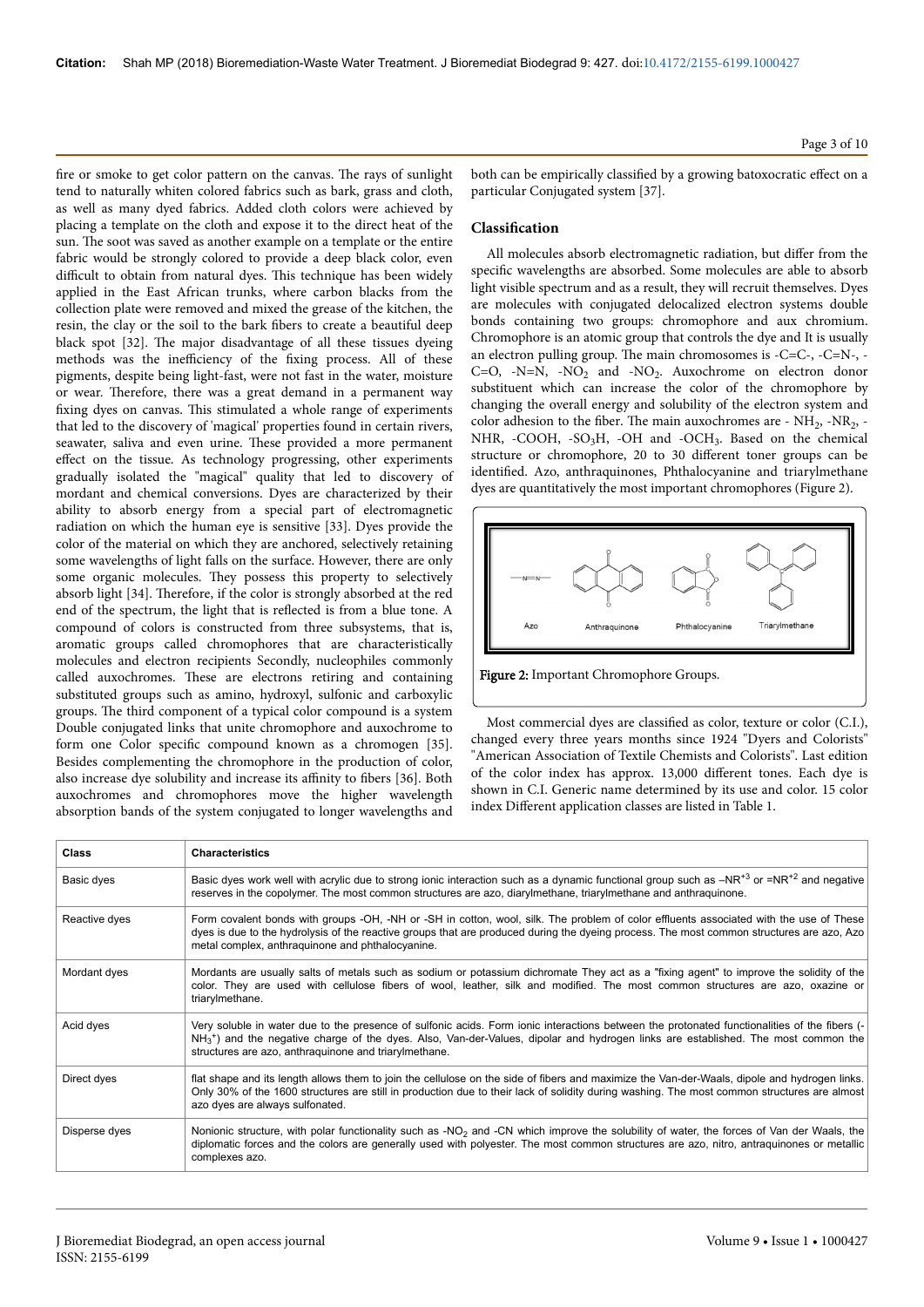Page 4 of 10

| Vat dyes          | Vat dyes are water-insoluble, but the alkali can be dissolved, cellulose (Van der Waals forces) and can usually be oxidized back with<br>hydrogen peroxide - its insoluble form. The most common structures are anthraguinones or indigoids.                                                                                                                                                                         |
|-------------------|----------------------------------------------------------------------------------------------------------------------------------------------------------------------------------------------------------------------------------------------------------------------------------------------------------------------------------------------------------------------------------------------------------------------|
| Pigment dyes      | These insoluble, non-ionic compounds or salts representing 25% of all commercial dye names retain their crystalline or particulate structure<br>throughout its application. The most common structures are azo or metallic complex phthalocyanines.                                                                                                                                                                  |
| Ingrain dyes      | The term ingrain refers to all dyes that are formed in situ, in or on substrate by the development or association of one or more intermediates<br>compounds and a diazotized aromatic amine. In the color index a subgraph labeled Ingrain is limited to tetra-azaphorphine derivatives or<br>precursors.                                                                                                            |
| Solvent dyes      | nonionic surfactants used for the dyeing of substrates in which they can dissolve as plastics, varnish, ink and waxes. They are not often<br>used for textile processing. The most common structures are diazo compounds which undergo molecular rearrangement, triarylmethane,<br>anthraguinone and phthalocyanine.                                                                                                 |
| Other dye classes | Food colors are not used as textile dyes. The use of natural colorants in textile processing the operations is very limited. Fluorescent<br>brighteners mask the yellowish shade of natural fibers by absorbing ultraviolet light and weakly emitting blue light. Not listed in a separate<br>class in the Color Index. Many complex metal dyes can be found. The complex metallic dyes are generally azo compounds. |

#### Table 1: Classification of Dyes.

#### **Azo dye**

Azo dyes are by far the most important and versatile dyestuffs studied and used more than any other class [38]. Нey are watersoluble synthetic organic compounds having the characteristic -N=N-, which combines the chromophore and aux chromium to form colored molecules structural diversity. Generally, the azo dyes have one and three azo couplings, which often combine phenyl and/or naphthyl rings functional groups, including triazine amino, chloro, hydroxyl, methyl, nitro and sulphonate [38]. Нe transformation contains azo dyes (Figure 3) where the junction angle is about 120°. Нe nitrogen atoms are sp2 hybridized and the markings for the A and E groups are consistent with the color index (C.I.) (Color index, 1971).



The typical properties of an azo dye are those groups that A represents the acceptance of an electron substitutes particularly hydroxyl and amino groups, while E represents the electron removing groups such as halogens and carboxylic groups. Dyes without any type Substitutes that carry only aromatic groups such as benzene are known as carboxylic azo dyes while those with heterocyclic groups are referred to as azo heterocyclic inks [39]. Нe fact that I come from Azo can unite several chromophores and auxocromes illustrates the enormous structural diversity that is possible with the azo Dyes that lead to a wide spectrum of nuances, mainly within the red scale. Unfortunately, the disadvantage that limits its function is that none of the azo dyes are green [40]. Azo dyes are the largest group of industrial synthetic dyes and pigments because of their relatively simple synthesis and almost unlimited number and type of substituent [41]. Global production these organic dyestuffs are currently estimated at 450000 tonnes per year, and almost 50000 tonnes/year in wastewater in waste water during application and production. Azo colors contain at least one N=N double bond and many different structures are possible. Mono

azo dyes have only one N=N double bond, whereas diazo, triazole and polyacetating dyes contain two, three or more N=N double bonds, respectively. Azo groups are usually linked to benzene and but may also be linked to an aromatic heterocycle or enolated aliphatic groups [42]. General structure of azo-color the molecule can be seen in Figure 4.



Figure 4: Synthesis of Azo Dye.

The azo bond is considered to be the most labile part of an azo dye. The bond readily undergoes an enzymatic but thermal or photochemical failure a breakdown may also occur. Degradation of azo dyes can be achieved by reduction or oxidation. Reduction releases colorless components (Figure 5).



A wide variety of azo dyes can be reduced by many different bacteria, which suggest the non-specific nature of this reaction. Нe possibility of reducing azo dyes can therefore be considered a universal property of anaerobic bacteria. An accepted distinction between the various mechanisms for reducing azo dyes may be produced in direct enzymatic reduction, indirect enzymatic reduction (requiring mediators) and chemical reduction (Figure 6) [42].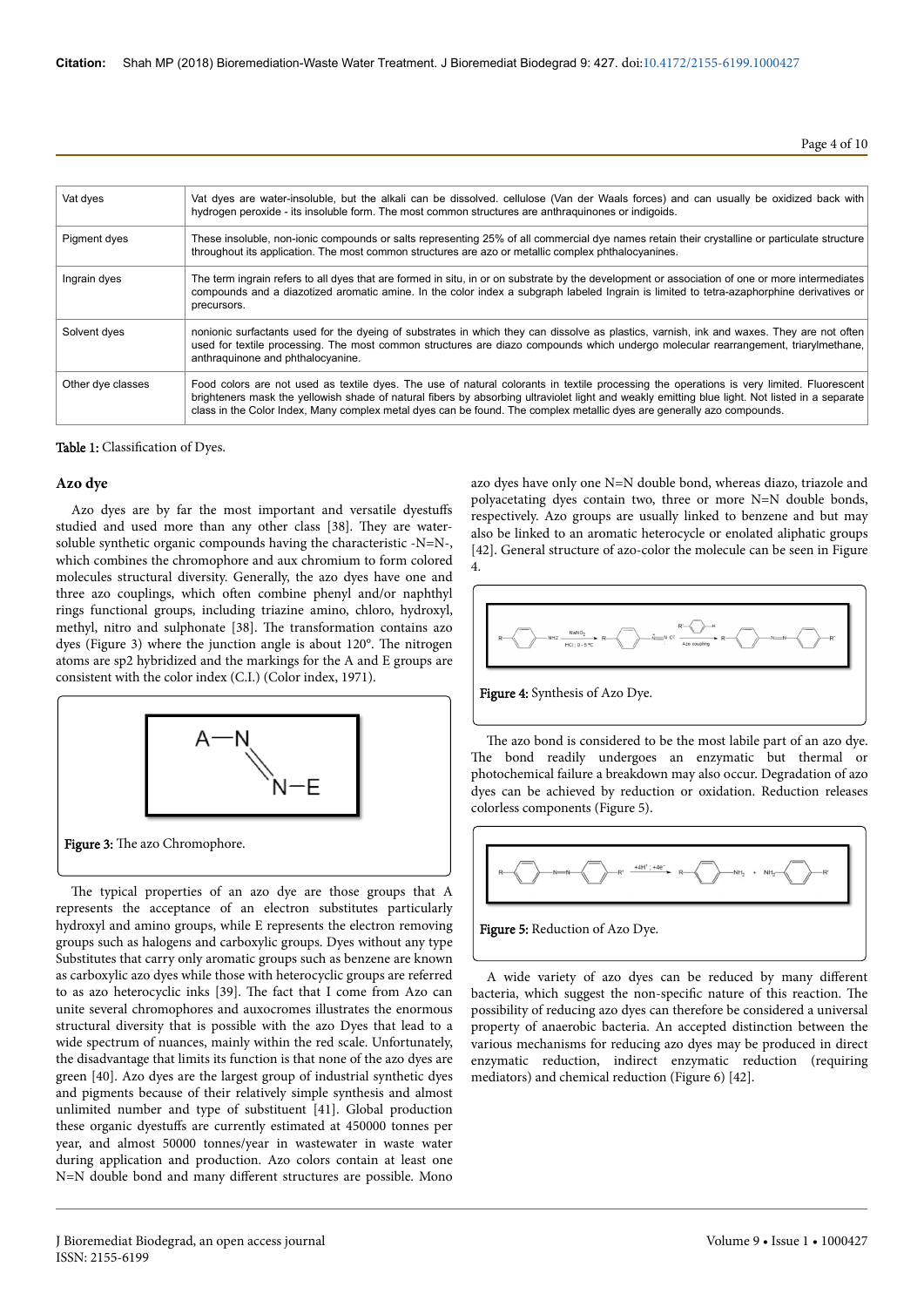

The general oxidation mechanism is more difficult because of the high reactivity of free radicals that are normally involved in the degradation process. Нe chemical oxidation of the azo dye (orange I) for chlorine in the acid medium is shown in Figure 7 [43]. A similar journey was observed in enzymatic oxidation [44]. Electronic elimination nature of the azo-groups generates a shortage of electrons. That is all causes the compounds to be less prone to oxidative catabolism and the like due to the fact that many of these chemicals tend to persist under aerobics environmental conditions [45].



Figure 7: Pathway of Azo Dye-Orange Oxidation [88].

### **Azo dye removal techniques**

In the water reuse technology various physical, chemical and biological treatments are carried out and subsequent processing can be used to treat waste fabrics from fabrics. Physico-chemical techniques including membrane filtration, coagulation, flocculation, precipitation, flotation, adsorption, ion exchange, mineralization, advanced oxidation, electrolysis and chemicals are known. Biological treatment systems that can effectively remove dyes in large volumes of waste water at a low cost are more advantageous alternatives [44]. Biological techniques involving bio-sorption and biodegradation in aerobic, anaerobic or combined aerobic/anaerobic treatment with bacteria, fungi, plants, yeast, algae and enzymes are known [45,46]. Textile waste dyes are complexes that contain a wide range of dyes, natural impurities extracted from fibers and other products such as acids, bases, salts and the like sometimes heavy metals [42]. Нerefore, they

consist mainly of a combination of different techniques. When choosing type the treatment must take into an account of several factors such as the type of dye, the composition of the waste water, the cost of the chemical required, and the costs of operation, handling and the cost of the resulting residual product. It is up to the industry to choose which healing it is suitable for the factory. Most physical, chemical and biological color removal techniques work either by concentrating the color in sludge, solid supports or by the total destruction of the dye molecule. It is expected that discoloration prevailing systems that involve destruction technologies, such as the transfer of pollution from a part of the environment is anticipated [47]. Currently, the main textile methods for the treatment of waste water involves physical and/or chemical processes such as membrane filtration, coagulation/flocculation, precipitation, flotation, adsorption, ion exchange, ion-ion extraction, ultrasonic mineralization, Electrolysis, chemical reduction and advanced chemical oxidation [48]. Advanced oxidation processes include chlorination, bleaching, ozonation, oxidation of fenton, photocatalytic oxidation and humid air Oxidation [49]. Biological techniques include biosorption combined aerobic, anaerobic, anoxic or anaerobic/aerobic biodegradation Methods of treatment with bacteria, fungi, plants, yeasts, algae and enzymes [50]. Waste textile dyes are complex, it contains a wide range of dyes, natural impurities extracted from fibers and other products such as dispersants, buffering agents, acids, bases, salts and sometimes heavy metals [48]. In general, the discharge is strongly colored with a high demand for biological oxygen and chemical oxygen demand has a high conductivity and is fundamental in nature. For this reason, the technical and economic aspects determine several factors the viability of any technique of elimination of dyes like types of dyes, wastewater composition, lot and cost of chemical products, operating costs, environmental costs and waste treatment costs products in general, the use of an individual process is not enough to get the color change, as each technique has its limits. Dye removal strategies therefore consist mainly of different combination techniques [51]. The following chapters provide a general overview of important techniques is presented.

#### **Physical treatment**

Flocculation: A first common step in the treatment of wastewater is the flocculation, where particles in the water coagulates the flocks, generally improved with additional iron (III) chloride or aluminum chloride. Flocculation studies have showed that the amount of sulfonic and amino groups of the dye molecule they correlate with the ability to flocculate [52].

Adsorption: Adsorption is a way to capture chemical molecules on solid surfaces material and can therefore be extracted from the water phase. One of the most famous adsorbents is active carbon with good adsorption values and also expensive. Natural materials also have a proven ability to absorb various colours. Нe cheapest method is to use fractions of waste like bark, sawdust, rice shells or other shells. Miscellaneous chemical products parameters of different dyes influence the adsorption efficiency of the materials.

Filtration: Treatment with different filters is very attractive, as this opens the window of possibility to reuse water. How filters work depends on few parameters such as pH and concentrations. Filtration is divided into three categories: Ultra filtration, nanofiltration and reverse osmosis. The membranes are constructed from different polymeric materials (e.g., polyamides, polyester, polycarbonate, fluorcarbon polymers, polysulphons, and polyacrylonitrils). All types of

#### Page 5 of 10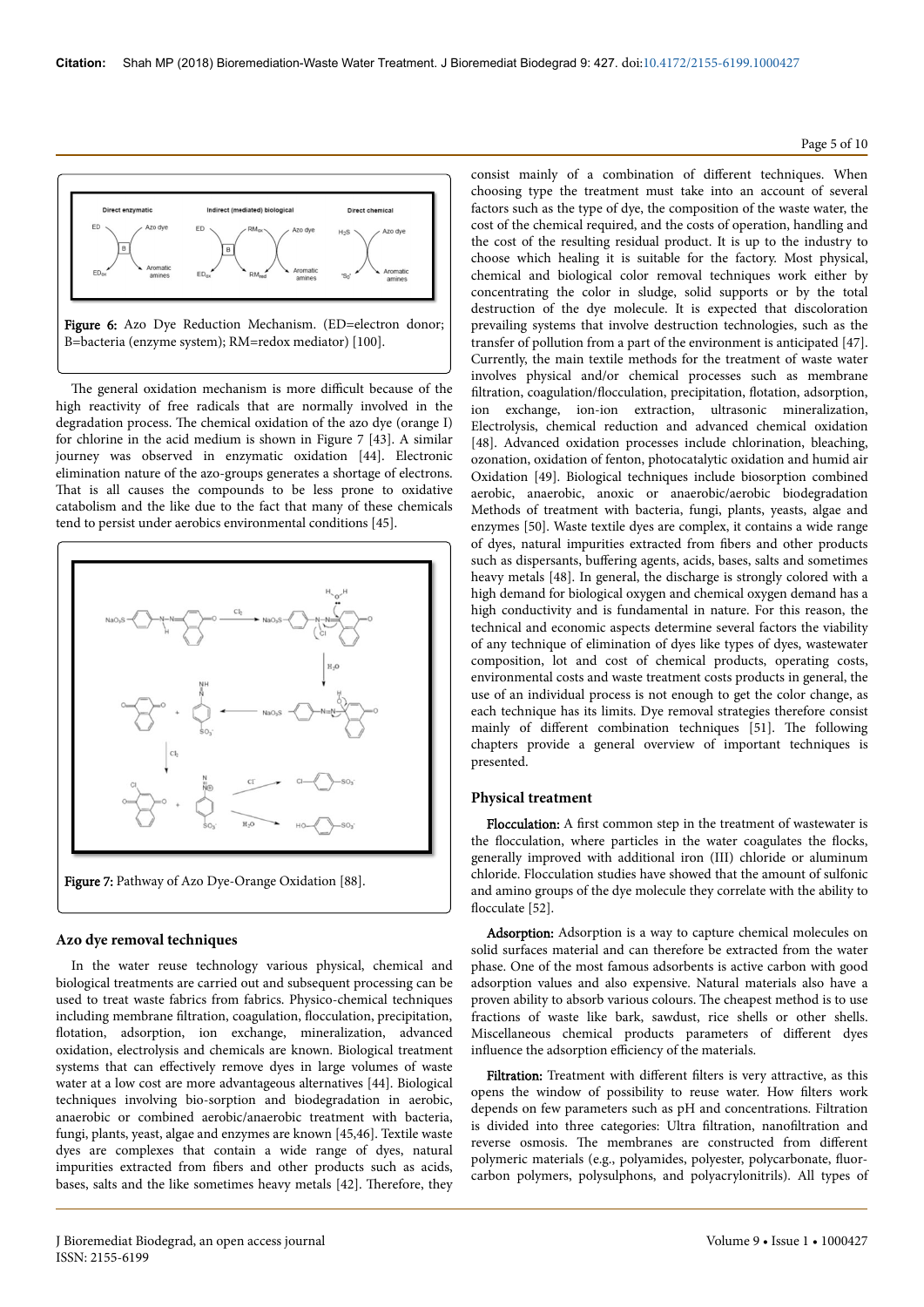#### **Chemical**

Electrolysis: Electrochemical technology is very effective in removing the color of a wide range of dyes and pigments. Biological demand for oxygen and chemical oxygen demand and coagulation the total suspended solids present in the waste water [53]. Process is very simply based on the application of electric current in wastewater by means of a sacrificial iron electrode for the production of ferrous hydroxide in solution. Нese iron sacrificial electrodes form Fe (II) and -OH ions. Fe  $(OH)$ <sub>2</sub> is resulting acid dyes, soluble and insoluble, are removed from the waste water. In addition, Fe (II) can reduce azo dyes to arylamines. Water can also be oxidized, leading to  $O_2$  and  $O_3$ formation. Efficiency the electrochemical pollutant removal system can often reach 90%. However, the process is costly due to high energy demands, limited lifetime electrodes and uncontrolled radical reactions [54].

Ozonation: Ozone is a very strong and fast oxidizing agent that can react most species containing multiple linkages with simple oxidizable ions such as  $S^2$  to form oxyanions such as  $SO_3^{-2}$  and  $SO_4^{-2}$ - [55]. Ozone quickly discolours water-soluble dyes, but with insoluble dyes react much more slowly. In addition, waste water from textile processing usually contains other refractory materials which will react with ozone and will increase its demand [56]. Decomposition of ozone requires high pH (pH>10). With alkaline solutions, ozone reacts almost undoubtedly with all the compounds present in the reaction medium [57], which transforms organic compounds into smaller ones biodegradable molecules [58]. Therefore, after ozone use of biological methods to achieve mineralization [59]. Major restrictions the ozone process is the relatively high cost of the ozone generation process together with its very short half-life [55].

Fenton: The oxidation system is based on fenton's reagent (hydrogen peroxide in the presence of iron salt) which has been used for the treatment of organic and inorganic. Нe process is based the formation of reactive oxidizing species capable of effectively disrupting contamination of the wastewater flow, but the nature of these species remains [60]. Нe most important reactive radicals include the presence of hydroxyl radicals whereas higher oxidized iron species can be formed [57]. It has been accepted that both hydroxyl and ferryl complexes that depend on the operation conditions, one of which dominates [61]. An oxidation system may be is effectively used for the destruction of biodegradable effluents and are suitable for secondary biological treatment [62]. Нe oxidation process of Fenton can stain a wide variety of dyes and in relation to the ozonization process is relatively inexpensive and generally leads to greater chemical oxygen demand reduction [63]. Fenton oxidation is limited to the fact Textile wastewater is generally high in pH, while Fenton the process requires a low pH. Higher pH values have large amounts of waste which results from the precipitation of the ferritic salts and the process loses it efficiency [64].

Photochemical: Photocatalytic or photochemical degradation processes are of importance in the field of wastewater treatment because these processes create complete mineralization with smooth operation temperature and pressure conditions. Photoactivated chemical reactions are characterized by the mechanism of free radicals initiated photon interaction of a suitable energy level with molecules of chemical products Types present in solution, in the presence or absence of a catalyst [65]. Radicals can be easily made with ultra-violet radiation and was tested in combination with  $H_2O_2$ , TiO<sub>2</sub>, Fenton agents,  $O_3$  and other solid catalysts to change the color of the dye [66]. While the  $UV/H_2O_2$  process, it seemed too slow, costly, and ineffective for potential large-scale applications, the combination of  $UV/TiO<sub>2</sub>$ seems more promising. For UV/TiO<sub>2</sub> treatment. A wide range of dyes can be oxidized and generally not only disappear [67]. Because UV radiation in dyeing is limited due to the nature of sewage, the best use of UV technology is the subsequent treatment after ozonization [68].

### **Biological**

There are many reports on the degradation of environmental pollutants by different bacteria.

Many of the bacteria are recognized to eat exclusively on hydrocarbons [69]. Bacteria with the hydrocarbon-degradation bacteria have the potential for hydrocarbon degradation. Biodegradation of hydrocarbons under aerobic and anaerobic conditions, namely nitrate reducing bacterial characteristics of pseudomonas sp. and brevibacillus sp. isolated from petroleum corrupted soil [68]. However, data submitted by Khauni et al. [70] indicates that the anaerobic bio degradation may be more important. 25 gene of hydrocarbon degradation the bacteria were isolated from the marine environment [71]. In addition, among 80 separate bacterial elements are related to 10 species as follows: Bacillus, Corynebacterium, Staphylococcus, Streptococcus, Shigella, Alcaligenes, Acinetobacter, Escherichia, Klebsiella and Enterobacter was the best hydrocarbon degradation bacteria. Bacterial circumstances that can degradate aromatic hydrocarbons are repeated several times, mainly from soil. Нese are usually the negative gram bacteria, most of which are most generous Pseudomonas. Biodegradable channels were also reported in bacteria from Mycobacterium gene, Corynebacterium, Aeromonas, Rhodococcus and Bacillus [72]. Although many bacteria are capable of metabolism of organic pollutants, there is only one bacteria all of them have enzyme potential to degrade all or even most of the organic compounds in soil pollution. Mixed mixed communities have the most powerful biodegradable capacity because genetic information is needed more than one organism to degrade the complex mixtures of organic compounds present in contaminated areas [73]. Both anaerobic and aerobic bacteria can co-translate PCBs. High chlorinated PCBs are subject to reduced mitigation by anaerobic microorganisms. Lower Chlorinated phenyl is oxidated with aerobic bacteria [74]. To date, there is a focus on Gram-negative issues related to the gene Pseudomonas, Burkholderia, Ralstonia, Achromobacter, Sphingomonas and Comamonas. However, some reports on PCB degradation activity and the characterization of genes there PCB degradation related to PCB's degradation capacity of Gram-positive [73]. Recent results of pesticide degradation bacteria including the degraded bacteria of *Clorpyrifos Providencia stuartii* isolated from agricultural soil [73] and Bacillus, Staphylococcus and Stenotrophomonas alone from cultivation and non-nutrition soil capable of degrading dichlorodiphenyltrichloroethane [74]. Based on the available literature, it can be It has been concluded that microbial disorders of azo dyes are more effective under anaerobic conditions. On the other hand, these conditions give aromatic amino formation; these are mutagenic and toxic for people who are subsequently required for an oxidative phase for their degradation. In this context, combined anaerobic/aerobic biological biological treatments Mitic effluents are associated with common microbial consortia in literature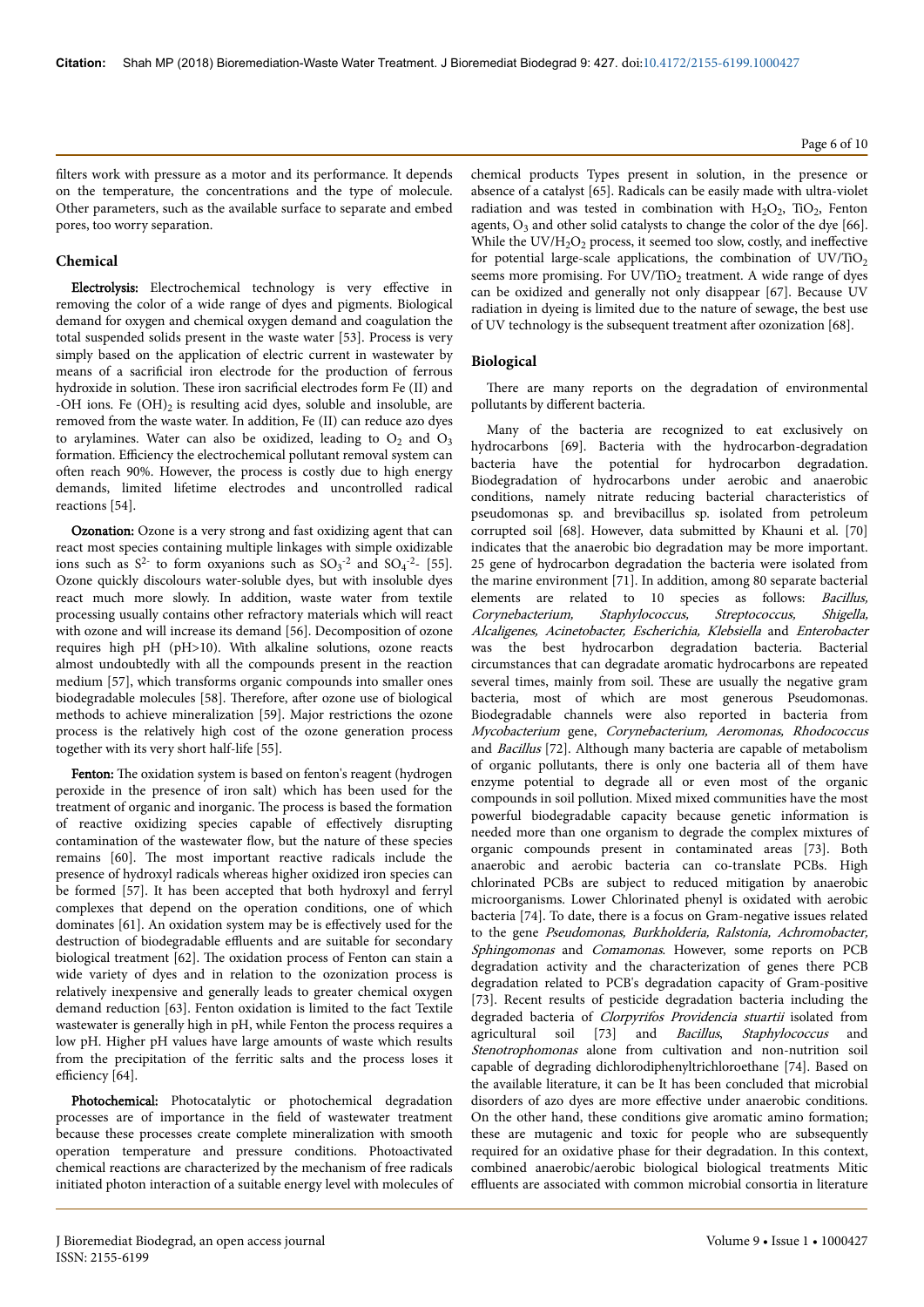Page 7 of 10

[75]. In contrast to mixed culture, pure culture use, there are some advantages. Нese include predictable performance and detailed information on degradation channels for better confirmation of catabolism of the drain endless toxic products under a certain set of environmental conditions. Нere is another advantage that the bacterial characteristics and their activity can be monitored by the use of culture-based or molecular methods to quantify the population density of bacteria over time. Information on the population the density can be extrapolated with a quantitative analysis of the azo dye eradication kinetics and minerals [76]. Heavy metals cannot be biologically eradicated (without "degradation", nuclear change structure of the elements) but they are only transformed from a single or organic oxidation state caste to another [77]. In addition, bacterium-effective metal bacteria are also effective. The microorganisms developed the capabilities to protect themselves from heavy metals Toxicity through various mechanisms, such as adsorption, acceptance, dilution, oxidation and reduction. Metals can be reduced by extraordinary metal reduction [78], where metal bacteria use electronic terminals receivers for anaerobic respiration. Also, bacteria should not have reduced mechanisms that are not attached to respiratory, but instead they are expected to develop metal resistance. For example, reduce Cr (VI) to Cr (III) aerobic [79] or anaerobic conditions [76], Se (VI) reduction to seamless [76] dimension, U (VI) to U (IV) [80] and decrease Hg (II) to Hg (0) [80]. Microbial metabolism does severe weight plays an important role, because there are frequent metallic compounds volatile. For example, Mercury, Hg (II) can be biomedical by some different bacteria species Alcaligenes faecalis, Bacillus pumilus, Bacillus sp., P. aeruginosa and Brevibacterium iodiniam with glacier methyl mercury [80]. In addition to reox reforms and methylation reagents, acidic acid bacteria such as Acidithiobacillus ferrooxidans [81] and sulfur oxidation bacteria [81] high concentrations of Ag, Cd, Cu, Co and Zn can be facilitated from contamination soils. On the other hand, the metal can be dried as insoluble sulphides indirectly at the bacteria reduction of metabolic activity of sulfate [81].

There are two large groups of enzymes that use bacteria in deformation Azo dyes: reductions or oxidation enzymes [74]. Example of the oxidative enzyme activities reported were lignin and manganese peroxidase, laccase and tyrosinase [72]. Нe lignolytic enzyme system is longer which was discussed in the rubbish fungus section. Нe enzymes are classified as azoreductases reductions as a flavin dependent (FMN) or independent flavin, and NADH or NADPH or both can be used as cofactor [75]. Both Azoreductase activities was reported as an intracellular and extracellular degradation, although sulfonated azo Flavin's dependent dyes or reductions should be able to pass on the plasma membrane [80]. At present, accurate mechanisms are not clear. Some bacteria have created a degrading ability and ability to produce azoreductase. Species that are involved in using insoluble materials are used sometimes called extracellular respiration to give an electron outside the cell. Electrical tubes can help to transfer electron to substrate (accepting electron) and enhancing reactions by increasing activity the field of the microscopy. Нe substrate or the receptor can be oxygen, nitrate, sulphate, metal oxides, halogenated organs or azo salts. The electrons can be donated directly at the transfer, or transferred by a secondary intermediary like quinone, indophenol, humic acids or flavin groups. The environment often acts as secondary electronic tubes [81]. Anaerobic bacterial processes were found to decompose azo dyes. Нis is probably due to the electrochemical unstable azo bond (- N=N-) which can act as an electron receiver. But oxygen is a better one electron acceptor and the potential for the azo bonds to receive electrons are reduced in the presence of oxygen; thus the azo bond is better degraded in anaerobic environment [82]. From extensive research on pesticides and aromatic hydrocarbon polymers (PAH), information related to microbial degradation of aromatic molecules can be removed. Chemicals based on aromatic ring structure disseminated periodically or enthusiastically in nature, has become an environment a problem due to their recurring structure [82]. Use bacteria similar degradation channels for degradation and use of chemicals such as nitothatic compounds, nitrogenons, nitrobenzoates, nitrophenols, nitrotoluenes [83]. In more complex ring structures, the bacteria were degraded on the complex ring structure the first way and then the same way for benzene [81]. Anaerobic and aerobic bacteria seem to have similarities in their degradation of aromatic hydrocarbons strategy; the different structure is degraded in a number of key structures. Subsequently, the organism of the activated and clone ring is the result of short organism acids [82]. In fact, repeatedly, the microbial the consortium has shown a degradation of the aromatic amino produced by azo cleavage far beyond individual species [84]. There are bacterial strains known to decolorize azo dyes under aerobics conditions [85]. A possible criticism from these studies is that cells can absorb dye on theirs surface and no real degradation takes place. Нe laccase enzyme could also be identified in the outlet of their reactor; still the stones may have supported the biofilm with anaerobic environment in some parts. Several species have been reported for active degradation of aerosol azo dyes environments. Some species have several azoreductases, for example. Pseudomonas aeruginosa has three azoreductases: PaAzoR1, PaAzoR2 and paAzoR3, known to break down various azo dyes [85]. Today, the biological degradation of textile dyes and especially azo dyes focuses on anaerobic treatment [86]. In this area extensive research is mainly carried out on artificial water with one or more dyes mixed in distilled water. Many researchers have performed interesting experiments with anaerobic degradation. Many of the studies focused on one or more species isolated from an environment that is considered to be interesting, for example, Textile expiration or contaminated soil. Нeir breakdowns were tested below different conditions [87,88]. These studies were usually performed under sterile laboratory conditions on artificial waters. Different strains of Pseudomonas and Bacillus were found to decompose several dyes [89]. Color reduction is not enough and metabolites and chemicals can still be in water. Dyes are often cleaved in aromatic amines that absorb light wavelengths other than most dyes [90]. Нe presence of sulphate in dye molecules and in the water will affect degradation process. Нe presence of sulphate-reducing bacteria can contribute to release sulphide which can reduce some of the dyes chemically [91]. Нe most studied fungi with regard to dye decomposition are ligninolytic fungi. White rot mushrooms, especially produced enzymes such as lignin peroxidase, manganese peroxidase and laccase that break down many aromatic compounds due to their non-specific activity [92]. Нere is great literature about the possibility of these fungi to oxidize phenolic, non-phenolic, soluble and insoluble dyes [93,94]. In laccase from Pleurotus ostreatus, Schizophyllum, Sclerotium rolfsii and Neurospora crassa, seemed to increase up to 25% degree of staining individual commercial triarylmethane, anthraquinone and indigoid textile dyes using enzyme preparations [92]. On the contrary, manganese peroxidase was reported as the main enzyme involved in dye capture of Phanerochaete chrysosporium [93] and lignin peroxidase for Bjerkandera adusta [95,96]. Some non-white root mushrooms, which can advantageously dye have also been reported [94]. Mushroom degradation of aromatic structures is a secondary metabolic event that begins when nutrients (C, N and S) become limiting [97]. Нe influence of the substitution pattern on the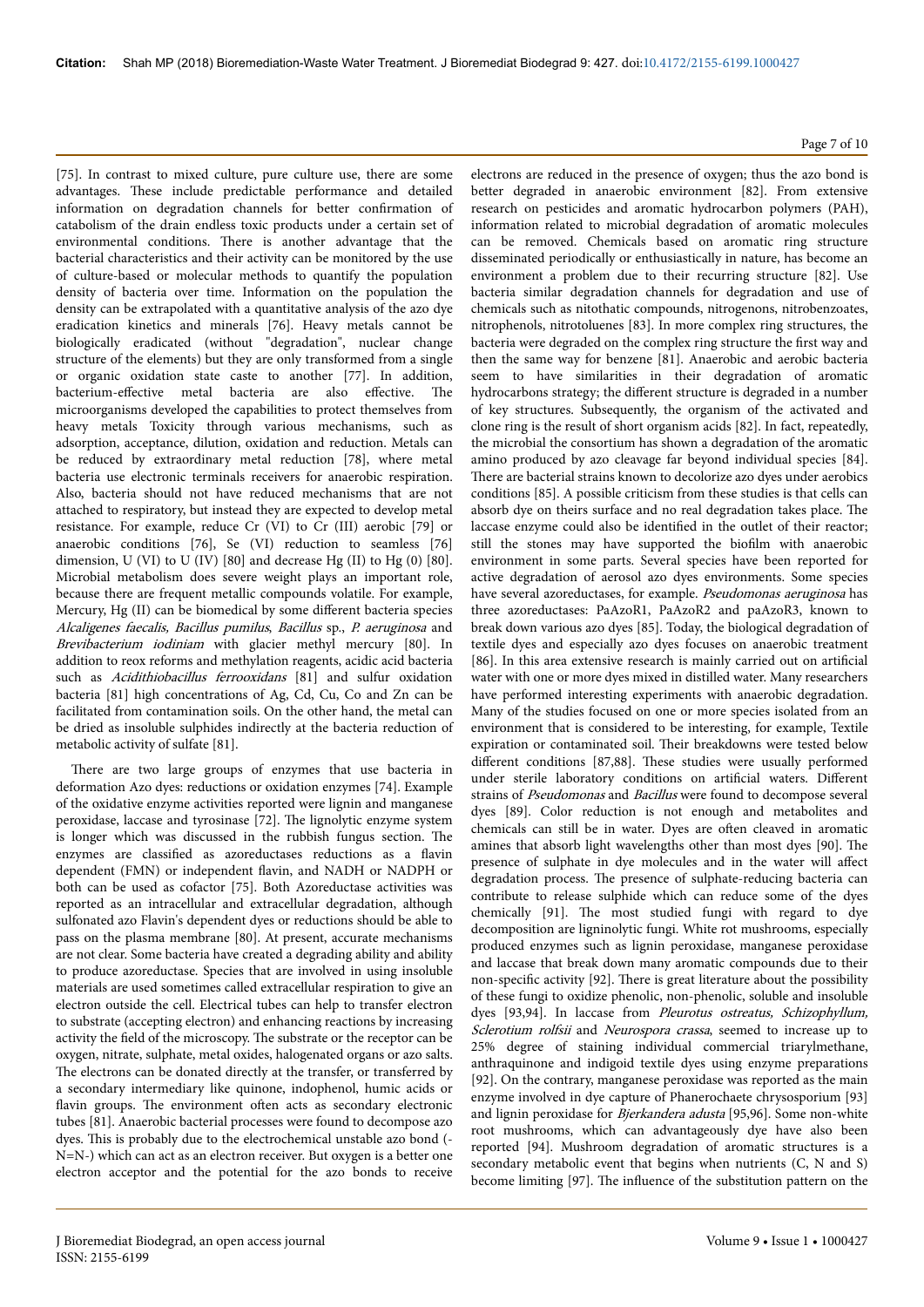dye mineralization rates and between binder and mushroom biodegradability is a question of controversy [98]. However, these difficulties are even greater if you consider that complex mixed wastewater is extremely variable in the composition even from the same factory, as is often the case with the textile industry. Other important factors for cultivation of white rock vapor and expression of ligninolytic activity is the availability of enzyme cofactors and the pH of the environment [99,100]. In spite of the stable operation of bioreactors of continuous addition of fungi for the treatment of solutions of synthetic coloring have been achieved, application of rotten white fungi for elimination of textile wastewater dyes face many problems such as the nature of synthetic dyes, the control of the biomass produced and the large volumes of treatment [101].

### **Conclusion**

This article provides a critical assessment of the available technologies as well as the treatment of textile waste water and informs effectively and economically attractive options. Textile wastewater treatment before it is released It is crucial to reduce the burden of pollution and production costs. Convention technologies for treating textile wastewater include a variety of biological combinations, physically and chemically, but these methods must have high capital and operation cost. So far, there is no attractive individual and economic treatment that can effectively decompose the efficiency of the dyes. In recent years, this was the remarkable achievement made in the use of biotechnological applications for textile waste not only for color but also to achieve total degradation of the dyes. Different microorganisms, therefore such as found aerobic and anaerobic bacteria, fungi and physiological chemical methods dilute paints. Compared to physico-chemical, biological treatment systems that can effectively remove dyes from a large proportion of cheap waste water as they are the best alternatives.

# **References**

- 1. [Abadulla E, Tzanov T, Costa S, Robra KH, Cavaco PA, et al. \(2000\)](http://aem.asm.org/content/66/8/3357.short) Decolorization and detoxification [of textile dyes with a laccase from](http://aem.asm.org/content/66/8/3357.short) [Trametes hirsuta. Appl Environ Microbiol 66: 3357-3362.](http://aem.asm.org/content/66/8/3357.short)
- 2. [Akan JC, Abdulrahman FI, Ayodele JT, Ogugbuaja VO \(2009\) Impact of](https://www.researchgate.net/profile/Akan_Jc/publication/265155648_Impact_of_Tannery_and_Textile_Effluent_on_the_Chemical_Characteristics_of_Challawa_River_Kano_State_Nigeria/links/54cfd2460cf298d65665a5e4.pdf) tannery and textile effluent [on the chemical characteristics of Challawa](https://www.researchgate.net/profile/Akan_Jc/publication/265155648_Impact_of_Tannery_and_Textile_Effluent_on_the_Chemical_Characteristics_of_Challawa_River_Kano_State_Nigeria/links/54cfd2460cf298d65665a5e4.pdf) [River, Kano State, Nigeria. Aust J Basic Appl Sci 3: 1933-1947.](https://www.researchgate.net/profile/Akan_Jc/publication/265155648_Impact_of_Tannery_and_Textile_Effluent_on_the_Chemical_Characteristics_of_Challawa_River_Kano_State_Nigeria/links/54cfd2460cf298d65665a5e4.pdf)
- 3. [Albuquerque MGE, Lopes AT, Serralheiro ML, Novais JM, Pinheiro HM](http://www.sciencedirect.com/science/article/pii/S0141022905000116)  $(2005)$  Biological sulphate reduction and redox mediator effects on azo [dye decolorization in anaerobic–aerobic sequencing batch reactors.](http://www.sciencedirect.com/science/article/pii/S0141022905000116) [Enzyme Microbiol Technol 36: 790-799.](http://www.sciencedirect.com/science/article/pii/S0141022905000116)
- 4. [Aleboyeh A, Aleboyeh H, Moussa Y \(2003\) Critical](http://www.sciencedirect.com/science/article/pii/S014372080300010X) effect of hydrogen [peroxide in photochemical oxidative decolorization of dyes: acid orange](http://www.sciencedirect.com/science/article/pii/S014372080300010X) [8, acid blue 74 and methyl orange. Dyes Pigm 57: 67](http://www.sciencedirect.com/science/article/pii/S014372080300010X).
- 5. [Ali N, Hameed A, Siddiqui MF, Ghumro PB, Ahmed S \(2009\) Application](https://www.ajol.info/index.php/ajb/article/view/62069) [of Aspergillus niger SA1 for the enhanced bioremoval of azo dyes in](https://www.ajol.info/index.php/ajb/article/view/62069) simulated textile effluent. [Afr J Biotechnol 8: 3839-3845.](https://www.ajol.info/index.php/ajb/article/view/62069)
- 6. [An TC, Zhu XH, Xiong Y \(2002\) Feasibility study of](http://www.sciencedirect.com/science/article/pii/S0045653501001576) [photoelectrochemical degradation of with three-dimensional electrode](http://www.sciencedirect.com/science/article/pii/S0045653501001576)[photocatalytic reactor. Chemosphere 46: 897-903.](http://www.sciencedirect.com/science/article/pii/S0045653501001576)
- 7. [Anastasi A, Parato B, Spina F, Tigini V, Prigione V, et al. \(2011\)](http://www.sciencedirect.com/science/article/pii/S1871678411001907) Decolorization and detoxification [in the fungal treatment of textile](http://www.sciencedirect.com/science/article/pii/S1871678411001907) [wastewaters from dyeing processes. New Biotechnol 29: 38-45](http://www.sciencedirect.com/science/article/pii/S1871678411001907).
- 8. [Ang EL, Zhao H, Obbard JP \(2005\) Recent advances in the](http://www.sciencedirect.com/science/article/pii/S0141022905001262) [bioremediation of persistent organic pollutants via biomolecular](http://www.sciencedirect.com/science/article/pii/S0141022905001262) [engineering. Enzyme Microbiol Technol 37: 487-496.](http://www.sciencedirect.com/science/article/pii/S0141022905001262)
- 9. [Anjaneya O, Souche SY, Santoshkumar M, Karegoudar TB \(2011\)](http://www.sciencedirect.com/science/article/pii/S0304389411003475) [Decolorization of sulfonated azo dye metanil yellow by newly isolated](http://www.sciencedirect.com/science/article/pii/S0304389411003475)

[bacterial strains: Bacillus sp. strain AK1 and Lysinibacillus sp. strain AK2.](http://www.sciencedirect.com/science/article/pii/S0304389411003475) [J Hazard Mater 190: 351-358.](http://www.sciencedirect.com/science/article/pii/S0304389411003475)

- 10. APHA (1998) Standard methods for the examination of water and wastewater. 20th edn, American Public Health Association, Washington, USA.
- 11. [Arslan I, Balcioglu IA, Bahnemann DW \(2000\) Advanced chemical](http://www.sciencedirect.com/science/article/pii/S0143720800000826) [oxidation of reactive dyes in simulated dyehouse](http://www.sciencedirect.com/science/article/pii/S0143720800000826) effluents by ferrioxalate-[Fenton/UV-A and TiO2/UV-A processes. Dyes Pigm 47: 207-218.](http://www.sciencedirect.com/science/article/pii/S0143720800000826)
- 12. [Asgher M, Azim N, Bhatti HN \(2009\) Decolorization of practical textile](http://www.sciencedirect.com/science/article/pii/S1369703X09002101) industry effluents [by white rot fungus Coriolus versicolor IBL-04.](http://www.sciencedirect.com/science/article/pii/S1369703X09002101) [Biochem Eng J 47: 61-65](http://www.sciencedirect.com/science/article/pii/S1369703X09002101).
- [Ayed L, Mahdhi A, Cheref A, Bakhrouf A \(2011\) Decolorization and](http://www.sciencedirect.com/science/article/pii/S0011916411001500) [degradation of azo dye methyl red by an isolated Sphingomonas](http://www.sciencedirect.com/science/article/pii/S0011916411001500) [paucimobilis: biotoxicity and metabolites characterization. Desalination](http://www.sciencedirect.com/science/article/pii/S0011916411001500) [274: 272-277.](http://www.sciencedirect.com/science/article/pii/S0011916411001500)
- 14. [Babel S, Kurniwan TA \(2003\) Low-cost adsorbents for heavy metals](http://www.sciencedirect.com/science/article/pii/S0304389402002637) [uptake from contaminated water: a review. J Hazard Mater B 97: 219-243.](http://www.sciencedirect.com/science/article/pii/S0304389402002637)
- 15. Babu BR, Parande AK, Raghu S, Kumar TP (2007) Cotton textile processing: waste generation and effluent treatment. J Cotton Sci 11: 141-153.
- 16. [Bandara J, Morrison C, Kiwi J, Pulgarin C, Peringer P \(1996\)](http://www.sciencedirect.com/science/article/pii/1010603096043390) [Degradation/decoloration of concentrated solutions of orange II. Kinetics](http://www.sciencedirect.com/science/article/pii/1010603096043390) [and quantum yield for sunlight induced reactions via Fenton type](http://www.sciencedirect.com/science/article/pii/1010603096043390) [reagents. J Photochem Photobio A: Chem 99: 57-66.](http://www.sciencedirect.com/science/article/pii/1010603096043390)
- 17. [Baughman GL, Weber EJ \(1994\) Transformation of dyes and related](http://pubs.acs.org/doi/pdf/10.1021/es00051a013) [compounds in anoxic sediment: kinetic and products. Environ Sci](http://pubs.acs.org/doi/pdf/10.1021/es00051a013) [Technol 28: 267-276](http://pubs.acs.org/doi/pdf/10.1021/es00051a013).
- 18. [Beydilli MI, Pavlostathis SG, Tincher WC \(1998\) Decolorization and](http://www.sciencedirect.com/science/article/pii/S0273122398005319) [toxicity screening of selected reactive azo dyes under methanogenic](http://www.sciencedirect.com/science/article/pii/S0273122398005319) [conditions. Water Sci Technol 38: 225-232.](http://www.sciencedirect.com/science/article/pii/S0273122398005319)
- 19. [Blumel S, Stolz A \(2003\) Cloning and characterization of the gene coding](http://link.springer.com/article/10.1007/s00253-003-1316-5) [for the aerobic azoreductase from Pigmentiphaga kullae K24. Appl](http://link.springer.com/article/10.1007/s00253-003-1316-5) [Microbiol Biotechnol 62: 186-190.](http://link.springer.com/article/10.1007/s00253-003-1316-5)
- 20. [Bohmer U, Kirsten C, Bley T, Noack M \(2010\) White-rot fungi combined](http://onlinelibrary.wiley.com/doi/10.1002/elsc.200900024/full) [with lignite granules and lignitic xylite to decolorize textile industry](http://onlinelibrary.wiley.com/doi/10.1002/elsc.200900024/full) [wastewater. Eng Life Sci 10: 26-34.](http://onlinelibrary.wiley.com/doi/10.1002/elsc.200900024/full)
- 21. [Bragger JL, Lloyd AW, Soozandehfar SH,](http://www.sciencedirect.com/science/article/pii/S0378517397002147) Bloomfield SF, Marriott C, et al. [\(1997\) Investigations into the azo reducing activity of a common colonic](http://www.sciencedirect.com/science/article/pii/S0378517397002147) [microorganism. Int J Pharm 157: 61-71.](http://www.sciencedirect.com/science/article/pii/S0378517397002147)
- 22. [Bromley-Challenor KCA, Knapp JS, Zhang Z, Gray NCC, Hetheridge MJ,](http://www.sciencedirect.com/science/article/pii/S0043135400002128) [et al. \(2000\) Decolorization of an azo dye by unacclimated activated](http://www.sciencedirect.com/science/article/pii/S0043135400002128) [sludge under anaerobic conditions. Water Res 34: 4410-4418](http://www.sciencedirect.com/science/article/pii/S0043135400002128).
- 23. [Brown JP \(1981\) Reduction of polymeric azo and nitro dyes by intestinal](http://aem.asm.org/content/41/5/1283.short) [bacteria. Appl Environ Microbiol 41: 1283-1286.](http://aem.asm.org/content/41/5/1283.short)
- 24. [Carita R, Marin-Morales MA \(2008\) Induction of chromosome](http://www.sciencedirect.com/science/article/pii/S0045653508004372) [aberrations in the Allium cepa test system caused by the exposure of](http://www.sciencedirect.com/science/article/pii/S0045653508004372) seeds to industrial effluents [contaminated with azo dyes. Chemosphere](http://www.sciencedirect.com/science/article/pii/S0045653508004372) [72: 722-725.](http://www.sciencedirect.com/science/article/pii/S0045653508004372)
- 25. Casieri L, Varese GC, Anastasi A, Prigione V, Svobodova K, et al. (2008) Decoloration and detoxification of reactive industrial dyes by immobilized fung Trametes pubescens and Pleurotus ostreatus. Folia Microbiol 53: 44-52.
- 26. [Cervantes FJ \(2002\) Quinones as electron acceptors and redox mediators](http://library.wur.nl/WebQuery/wurpubs/fulltext/196511) [for the anaerobic biotransformation of priority pollutants.](http://library.wur.nl/WebQuery/wurpubs/fulltext/196511) [Agrotechnology and Food Sciences, Sub-department of Environmental](http://library.wur.nl/WebQuery/wurpubs/fulltext/196511) [Technology, Wageningen University, Wageningen,](http://library.wur.nl/WebQuery/wurpubs/fulltext/196511) Нe Netherlands, p: [166](http://library.wur.nl/WebQuery/wurpubs/fulltext/196511).
- 27. Cervantes FJ, Van der Zee FP, Lettinga G, Field JA (2001) Enhanced decolorization of acid orange 7 in continuous UASB reactor with quinines as redox mediators. Water Sci Technol 44: 123-128.
- 28. [Charumathi D, Nilanjana D \(2010\) Bioaccumulation of synthetic dyes by](https://www.researchgate.net/profile/Nilanjana_Das5/publication/265422559_Bioaccumulation_of_Synthetic_Dyes_by_Candida_tropicalis_Growing_in_Sugarcane_Bagasse_Extract_Medium/links/582302f308ae7ea5be71be05/Bioaccumulation-of-Synthetic-Dyes-by-Candida-tropicalis-Growing-in-Sugarcane-Bagasse-Extract-Medium.pdf) [Candida tropicalis growing in sugarcane bagasse extract medium. Adv](https://www.researchgate.net/profile/Nilanjana_Das5/publication/265422559_Bioaccumulation_of_Synthetic_Dyes_by_Candida_tropicalis_Growing_in_Sugarcane_Bagasse_Extract_Medium/links/582302f308ae7ea5be71be05/Bioaccumulation-of-Synthetic-Dyes-by-Candida-tropicalis-Growing-in-Sugarcane-Bagasse-Extract-Medium.pdf) [Biol Res 4: 233-240.](https://www.researchgate.net/profile/Nilanjana_Das5/publication/265422559_Bioaccumulation_of_Synthetic_Dyes_by_Candida_tropicalis_Growing_in_Sugarcane_Bagasse_Extract_Medium/links/582302f308ae7ea5be71be05/Bioaccumulation-of-Synthetic-Dyes-by-Candida-tropicalis-Growing-in-Sugarcane-Bagasse-Extract-Medium.pdf)
- 29. Chen BY, Hsueh CH, Chen WM, Li WD (2011) Exploring decolorization and halotolerance characteristics by indigenous acclimatized bacteria: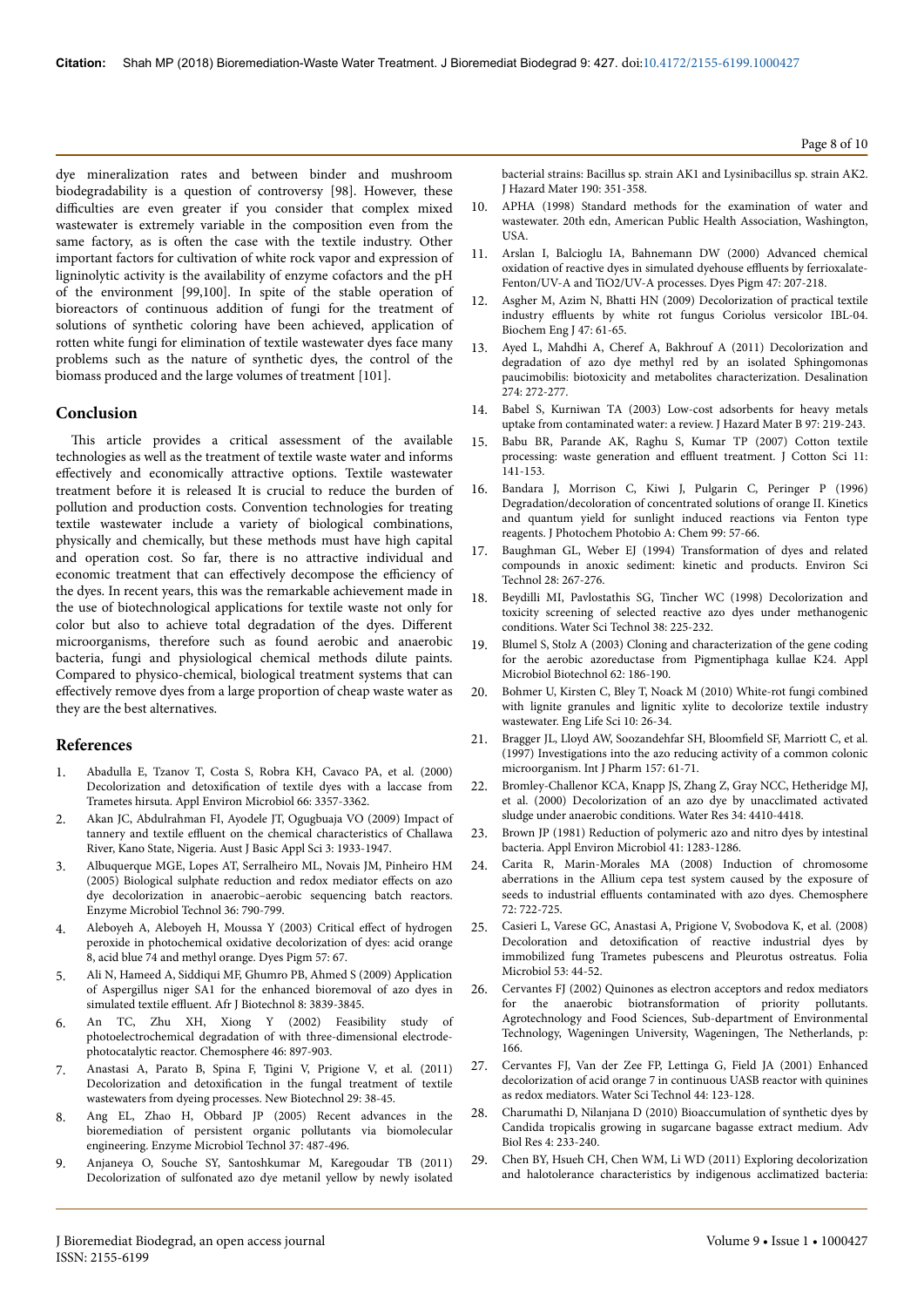chemical structure of azo dyes and doseresponse assessment. J Taiwan Inst Chem Eng 42: 816-825.

- 30. [Chen G \(2004\) Electrochemical technologies in wastewater treatment.](http://www.sciencedirect.com/science/article/pii/S1383586603002636) [Sep Purif Technol 38: 11-41.](http://www.sciencedirect.com/science/article/pii/S1383586603002636)
- 31. [Chen H, Jin X, Zhu K, Yang R \(2002\) Photocatalytic oxidative](http://www.sciencedirect.com/science/article/pii/S0043135402001161) [degradation of acridine orange in queous solution with polymeric](http://www.sciencedirect.com/science/article/pii/S0043135402001161) [metalloporphyrins. Water Res 36: 4106-4112.](http://www.sciencedirect.com/science/article/pii/S0043135402001161)
- 32. [Chen H, Wang RF, Cerniglia CE \(2004\) Molecular cloning,](http://www.sciencedirect.com/science/article/pii/S1046592804000178) overexpression, purification, [and characterization of an aerobic FMN](http://www.sciencedirect.com/science/article/pii/S1046592804000178)[dependent azoreductase from Enterococcus faecalis. Protein Express](http://www.sciencedirect.com/science/article/pii/S1046592804000178) [Purif 34: 302-310.](http://www.sciencedirect.com/science/article/pii/S1046592804000178)
- 33. [Chivukula M, Renganathan V \(1995\) Phenolic azo dye oxidation by](http://aem.asm.org/content/61/12/4374.short) [laccase from Pyricularia oryzae. Appl Environ Microbiol 61: 4374-4377.](http://aem.asm.org/content/61/12/4374.short)
- 34. Chung KT, Stevens SEJ (1993) Degradation of azo dyes by environmental microorganisms and helminths. Environ Toxicol Chem 12: 2121-2132.
- 35. [Chung KT, Stevens SEJ, Cerniglia CE \(1992\)](http://www.tandfonline.com/doi/abs/10.3109/10408419209114557) Нe reduction of azo dyes by the intestinal microflora. [Crit Rev Microbiol 18: 175-197.](http://www.tandfonline.com/doi/abs/10.3109/10408419209114557)
- 36. [Claus H, Faber G, Koenig H \(2002\) Redox-mediated decolorization of](http://www.springerlink.com/index/UL6YDM14EPBBGCRM.pdf) [synthetic dyes by fungal laccases. Appl Microbiol Biotechnol 59: 672-678.](http://www.springerlink.com/index/UL6YDM14EPBBGCRM.pdf)
- 37. [Cydzik-Kwiatkowska A \(2015\) Bacterial structure of aerobic granules is](http://www.sciencedirect.com/science/article/pii/S0960852415001212) [determined by aeration mode and nitrogen load in the reactor cycle.](http://www.sciencedirect.com/science/article/pii/S0960852415001212) [Bioresour Technol 181: 312-320.](http://www.sciencedirect.com/science/article/pii/S0960852415001212)
- 38. [Das D, Charumathi D, Das N \(2010\) Combined](http://www.sciencedirect.com/science/article/pii/S0304389410009362) effects of sugarcane [bagasse extract and synthetic dyes on the growth and bioaccumulation](http://www.sciencedirect.com/science/article/pii/S0304389410009362) [properties of Pichia fermentans MTCC 189. J Hazard Mater 183: 497-505.](http://www.sciencedirect.com/science/article/pii/S0304389410009362)
- 39. Dos Santos AB (2005) Reductive decolorization of dyes by thermophilic anaerobic granular sludge. Sub-department of Environmental Technology, Wageningen University, Wageningen, Netherlands, p: 176.
- 40. [Dua M, Singh A, Sethunathan N, Johri AK \(2002\) Biotechnology and](http://www.springerlink.com/index/4823awhf9y294dp0.pdf) [bioremediation: successes and limitations. Appl Microbiol Biotechnol 59:](http://www.springerlink.com/index/4823awhf9y294dp0.pdf) [143-152.](http://www.springerlink.com/index/4823awhf9y294dp0.pdf)
- 41. [Dubin P, Wright KL \(1975\) Reduction of azo food dyes in cultures of](http://www.tandfonline.com/doi/abs/10.3109/00498257509056126) [Proteus vulgaris. Xenobiotica 5: 563-571.](http://www.tandfonline.com/doi/abs/10.3109/00498257509056126)
- 42. [Dunnivant FM, Schwarzenbach RP, Macalady DL \(1992\) Reduction of](http://pubs.acs.org/doi/pdf/10.1021/es00035a010) [substituted nitrobenzenes in aqueous solutions containing natural](http://pubs.acs.org/doi/pdf/10.1021/es00035a010) [organic matter. Environ Sci Technol 26: 2133-2141.](http://pubs.acs.org/doi/pdf/10.1021/es00035a010)
- 43. [Duran N, Rosa MA, D'Annibale A, Gianfreda L \(2002\) Applications of](http://www.sciencedirect.com/science/article/pii/S0141022902002144) [laccases and tyrosinases \(phenoloxidases\) immobilized on](http://www.sciencedirect.com/science/article/pii/S0141022902002144) different [supports: a review. Enzyme Microbiol Technol 31: 907-931.](http://www.sciencedirect.com/science/article/pii/S0141022902002144)
- 44. [Elisangela F, Rea Z, Fabio DG, Cristiano RM, Regina DL, et al. \(2009\)](http://www.sciencedirect.com/science/article/pii/S0964830508001807) [Biodegradation of textile azo dyes by a facultative Staphylococcus arlettae](http://www.sciencedirect.com/science/article/pii/S0964830508001807) [strain VN-11 using a sequential microaerophilic/aerobic process. Int](http://www.sciencedirect.com/science/article/pii/S0964830508001807) [Biodeter Biodegr 63: 280-288.](http://www.sciencedirect.com/science/article/pii/S0964830508001807)
- 45. [El-Sheekh MM, Gharieb MM, Abou-El-Souod GW \(2009\)](http://www.sciencedirect.com/science/article/pii/S0964830509000766) [Biodegradation of dyes by some green algae and cyanobacteria. Int](http://www.sciencedirect.com/science/article/pii/S0964830509000766) [Biodeter Biodegr 63: 699-704.](http://www.sciencedirect.com/science/article/pii/S0964830509000766)
- 46. [Enayatizamir N, Tabandeh F, Rodriˇıguez Couto S, Yakhchali B, Alikhani](http://www.sciencedirect.com/science/article/pii/S0960852411012624) [HA, et al. \(2011\) Biodegradation pathway and](http://www.sciencedirect.com/science/article/pii/S0960852411012624) detoxification of the diazo [dye Reactive Black 5 by Phanerochaete chrysosporium. Bioresour](http://www.sciencedirect.com/science/article/pii/S0960852411012624) [Technol 102: 10359-10362.](http://www.sciencedirect.com/science/article/pii/S0960852411012624)
- 47. [Encinas-Yocupicio AA, Razo-Flores E, Sanchez Diaz F, Dos Santos AB,](http://wst.iwaponline.com/content/54/2/165.abstract) [Field JA, et al. \(2006\) Catalytic](http://wst.iwaponline.com/content/54/2/165.abstract) effects of different redox mediators on the [reductive decolorization of azo dyes. Water Sci Technol 54: 165-170.](http://wst.iwaponline.com/content/54/2/165.abstract)
- 48. [Erden E, Kaymaz Y, Pazarlioglu NK \(2011\) Biosorption kinetics of a](http://www.scielo.cl/scielo.php?pid=S0717-34582011000200003&script=sci_arttext&tlng=pt) [direct azo dye Sirius Blue KCFN by Trametes versicolor. Electron J](http://www.scielo.cl/scielo.php?pid=S0717-34582011000200003&script=sci_arttext&tlng=pt) [Biotechnol 14: 1-10.](http://www.scielo.cl/scielo.php?pid=S0717-34582011000200003&script=sci_arttext&tlng=pt)
- 49. [Faryal R, Hameed A \(2005\) Isolation and characterization of various](https://www.researchgate.net/profile/Rani_Faryal/publication/228478963_Isolation_and_characterization_of_various_fungal_strains_from_textile_effluent_for_their_use_in_bioremediation/links/0fcfd50fbe86843ec8000000/Isolation-and-characterization-of-various-fungal-strains-from-textile-effluent-for-their-use-in-bioremediation.pdf) fungal strains from textile effluent [for their use in bioremediation. Pak J](https://www.researchgate.net/profile/Rani_Faryal/publication/228478963_Isolation_and_characterization_of_various_fungal_strains_from_textile_effluent_for_their_use_in_bioremediation/links/0fcfd50fbe86843ec8000000/Isolation-and-characterization-of-various-fungal-strains-from-textile-effluent-for-their-use-in-bioremediation.pdf) [Bot 37: 1003-1008.](https://www.researchgate.net/profile/Rani_Faryal/publication/228478963_Isolation_and_characterization_of_various_fungal_strains_from_textile_effluent_for_their_use_in_bioremediation/links/0fcfd50fbe86843ec8000000/Isolation-and-characterization-of-various-fungal-strains-from-textile-effluent-for-their-use-in-bioremediation.pdf)
- 50. [Fernandez JA, Henao LM, Pedroza-Rodriguez AM, Quevedo-Hidalgo B](http://www.scielo.org.co/scielo.php?script=sci_arttext&pid=S0123-34752009000100007) [\(2009\) Immobilising lignilolytic fungus for removing reactive black 5 dye.](http://www.scielo.org.co/scielo.php?script=sci_arttext&pid=S0123-34752009000100007) [Rev Colomb Biotecnol 11: 59-72.](http://www.scielo.org.co/scielo.php?script=sci_arttext&pid=S0123-34752009000100007)
- 51. [Ferraz ERA, Umbuzeiro GA, de-Almeida G, Caloto-Oliveira A, Chequer](http://onlinelibrary.wiley.com/doi/10.1002/tox.20576/full) FMD, et al. (2011) Differential [toxicity of disperse Red 1 and disperse red](http://onlinelibrary.wiley.com/doi/10.1002/tox.20576/full)

[13 in the ames test HepG2 cytotoxicity assay and Daphnia Acute toxicity](http://onlinelibrary.wiley.com/doi/10.1002/tox.20576/full) [test. Environ Toxicol 26: 489-497.](http://onlinelibrary.wiley.com/doi/10.1002/tox.20576/full)

- 52. Field JA, Brady J (2003) Riboflavin [as a redox mediator accelerating the](http://wst.iwaponline.com/content/48/6/187.abstract) [reduction of the azo dye mordant yellow 10 by anaerobic granular sludge.](http://wst.iwaponline.com/content/48/6/187.abstract) [Water Sci Technol 48: 187-193.](http://wst.iwaponline.com/content/48/6/187.abstract)
- 53. [Field JA, Stams AJM, Kato M, Schraa G \(1995\) Enhanced biodegradation](http://link.springer.com/article/10.1007/BF00872195) [of aromatic pollutants in cocultures of anaerobic and aerobic bacterial](http://link.springer.com/article/10.1007/BF00872195) [consortia. Antonie Van Leeuwenhoek 67: 47-77.](http://link.springer.com/article/10.1007/BF00872195)
- 54. [Forgacs E, Cserháti T, Oros G \(2004\) Removal of synthetic dyes from](http://www.sciencedirect.com/science/article/pii/S0160412004000340/) [wastewaters: a review. Environ Intl 30: 953-971.](http://www.sciencedirect.com/science/article/pii/S0160412004000340/)
- 55. [Fredrickson JK, Kostandarites HM, Li SW, Plymale AE, Daly MJ \(2000\)](http://aem.asm.org/content/66/5/2006.short) [Reduction of Fe \(III\), Cr \(VI\), U\(VI\), and TC\(VII\) by Deinococcus](http://aem.asm.org/content/66/5/2006.short) [radiodurans R1. Appl Environ Microbiol 66: 2006-2011.](http://aem.asm.org/content/66/5/2006.short)
- 56. Fu Y, Viraraghavan T (2001) Fungal decolorization of dye wastewaters: a review. Biores Technol 79: 251-262.
- 57. [Garcia-Montano J, Domenech X, Garcia HA, Torrades F, Peral J \(2008\)](http://www.sciencedirect.com/science/article/pii/S0304389407014987) The [testing of several biological and chemical coupled treatments for](http://www.sciencedirect.com/science/article/pii/S0304389407014987) [Cibacron Red FN-R azo dye removal. J Hazard Mater 154: 484-490.](http://www.sciencedirect.com/science/article/pii/S0304389407014987)
- 58. [Geelhoed JS, Hamelers HV, Stams AJ \(2010\) Electricity mediated](http://www.sciencedirect.com/science/article/pii/S1369527410000238) [biological hydrogen production. Curr Opin Microbiol 13: 307-315.](http://www.sciencedirect.com/science/article/pii/S1369527410000238)
- 59. [Gingell R, Walker R \(1971\) Mechanism of azo reduction by Streptococcus](http://www.tandfonline.com/doi/abs/10.3109/00498257109033172) faecalis II. Нe role of soluble flavins. [Xenobiotica 1: 231-239.](http://www.tandfonline.com/doi/abs/10.3109/00498257109033172)
- 60. Glenn JK, Akileswaran L, Gold MH (1986) Manganese-Ii oxidation is the principal function of the extracellular manganese peroxidase from Phanerochaete chrysosporium. Arch Biochem Biophys 251: 688-696.
- 61. [Gogate PR, Pandit AB \(2004\) A review of imperative technologies for](http://www.sciencedirect.com/science/article/pii/S1093019103000315) [wastewater treatment II: hybrid methods. Adv Environ Res 8: 501-553.](http://www.sciencedirect.com/science/article/pii/S1093019103000315)
- 62. [Guo F, Fu G, Zhang Z, Zhang C \(2013\) Mustard tuber wastewater](http://www.sciencedirect.com/science/article/pii/S0960852413003519) [treatment and simultaneous electricity generation using microbial fuel](http://www.sciencedirect.com/science/article/pii/S0960852413003519) [cells. Bioresour Technol 136: 425-430.](http://www.sciencedirect.com/science/article/pii/S0960852413003519)
- 63. [Hassan SHA, Kim YS, Oh SE \(2012\) Power generation from cellulose](http://www.sciencedirect.com/science/article/pii/S0141022912001214) [using mixed and pure cultures of cellulose-degrading bacteria in a](http://www.sciencedirect.com/science/article/pii/S0141022912001214) [microbial fuel cell. Enzyme Microb Technol 51: 269-273.](http://www.sciencedirect.com/science/article/pii/S0141022912001214)
- 64. [Huang L, Logan B \(2008\) Electricity generation and treatment of paper](http://link.springer.com/article/10.1007/s00253-008-1546-7) [recycling wastewater using a microbial fuel cell. Appl Microbiol](http://link.springer.com/article/10.1007/s00253-008-1546-7) [Biotechnol 80: 349-355.](http://link.springer.com/article/10.1007/s00253-008-1546-7)
- [Jin XC, Liu GQ, Xu ZH, Tao WY \(2007\) Decolorization of a dye industry](http://link.springer.com/article/10.1007/s00253-006-0658-1) effluent [by Aspergillus fumigatus XC6. Appl Microbiol Biotechnol 74:](http://link.springer.com/article/10.1007/s00253-006-0658-1) [239-243.](http://link.springer.com/article/10.1007/s00253-006-0658-1)
- 66. [Jonstrup M, Punzi M, Mattiasson B \(2011\) Comparison of anaerobic pre](http://www.sciencedirect.com/science/article/pii/S1010603011003753)[treatment and aerobic post-treatment coupled to photo-fenton oxidation](http://www.sciencedirect.com/science/article/pii/S1010603011003753) [for degradation of azo dyes. J Photoch Photobio A: Chem 224: 55-61.](http://www.sciencedirect.com/science/article/pii/S1010603011003753)
- 67. [Keck A, Klein J, Kudlich M, Stolz A, Knackmuss HJ, et al. \(1997\)](http://aem.asm.org/content/63/9/3684.short) [Reduction of azo dyes by redox mediators originating in the](http://aem.asm.org/content/63/9/3684.short) [naphthalenesulfonic acid degradation pathway of Sphingomonas sp.](http://aem.asm.org/content/63/9/3684.short) [strain BN6. Appl Environ Microbiol 63: 3684-3690.](http://aem.asm.org/content/63/9/3684.short)
- 68. [Keck A, Rau J, Reemtsma T, Mattes R, Stolz A, et al. \(2002\)](http://aem.asm.org/content/68/9/4341.short) Identification [of quinoide redox mediators that are formed during the degradation of](http://aem.asm.org/content/68/9/4341.short) [naphthalene-2-sulfonate by Sphingomonas xenophaga BN6. Appl](http://aem.asm.org/content/68/9/4341.short) [Environ Microbiol 68: 4341-4349.](http://aem.asm.org/content/68/9/4341.short)
- 69. Khelifi [E, Ayed L, Bouallagui H, Touhami Y, Hamdi M \(2009\)](http://www.sciencedirect.com/science/article/pii/S0304389408010959) Effect of [nitrogen and carbon sources on indigo and congo red decolorization by](http://www.sciencedirect.com/science/article/pii/S0304389408010959) [Aspergillus alliaceus strain 121C. J Hazard Mater 163: 1056-1062.](http://www.sciencedirect.com/science/article/pii/S0304389408010959)
- 70. [Khouni I, Marrot B, Amar RB \(2012\) Treatment of reconstituted textile](http://www.sciencedirect.com/science/article/pii/S1383586611006964) [wastewater containing a reactive dye in an aerobic sequencing batch](http://www.sciencedirect.com/science/article/pii/S1383586611006964) [reactor using a novel bacterial consortium. Sep Purif Technol 87:](http://www.sciencedirect.com/science/article/pii/S1383586611006964) [110-119.](http://www.sciencedirect.com/science/article/pii/S1383586611006964)
- 71. [Kim BH \(2007\) Challenges in microbial fuel cell development and](http://link.springer.com/article/10.1007/s00253-007-1027-4) [operation. Appl Microbiol Biotechnol 76: 485-494.](http://link.springer.com/article/10.1007/s00253-007-1027-4)
- 72. [Knackmuss HJ \(1996\) Basic knowledge and perspectives of bio](http://www.sciencedirect.com/science/article/pii/S0168165696016082) [elimination of xenobiotic compounds. J Biotechnol 51: 287-295.](http://www.sciencedirect.com/science/article/pii/S0168165696016082)
- 73. [Konstantinous IK, Albanis TA \(2004\) TiO2-assisted photocatalytic](http://www.sciencedirect.com/science/article/pii/S0926337303005411) [degradation of azo dyes in aqueous solution: kinetic and mechanistic](http://www.sciencedirect.com/science/article/pii/S0926337303005411) [investigations: a review. Applied Catalysis B: Environ 49:1-14.](http://www.sciencedirect.com/science/article/pii/S0926337303005411)